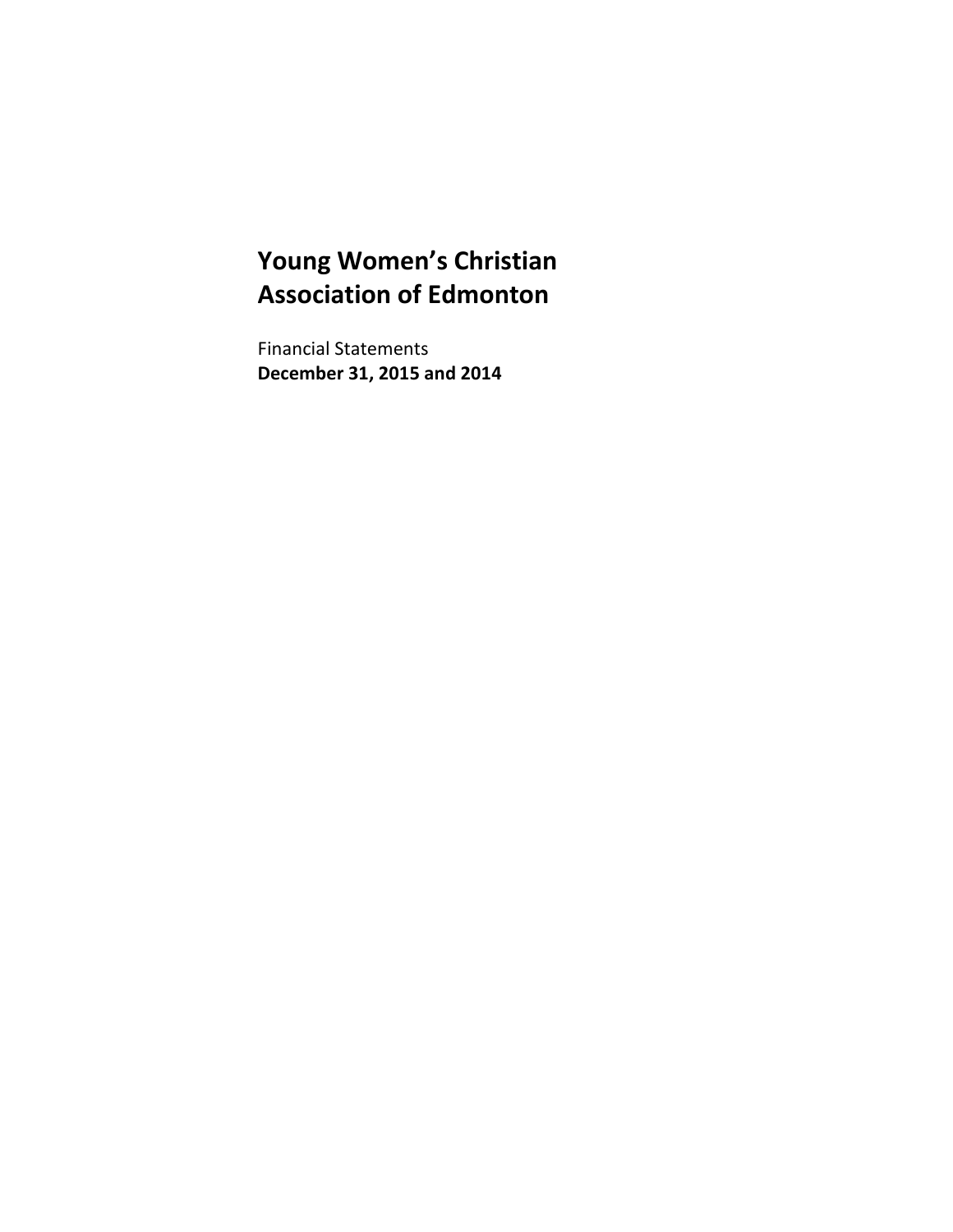#### **Independent Auditor's Report**

#### **To the Members of Young Women's Christian Association of Edmonton**

We have audited the accompanying financial statements of the Young Women's Christian Association of Edmonton, which comprise the statements of financial position as at December 31, 2015, and the statements of operations, changes in net assets and cash flows for the year then ended, and a summary of significant accounting policies and other explanatory information.

Management's Responsibility for the Financial Statements

Management is responsible for the preparation and fair presentation of these financial statements in accordance with Canadian accounting standards for not-for-profit organizations, and for such internal control as management determines is necessary to enable the preparation of financial statements that are free from material misstatement, whether due to fraud or error.

#### Auditors' Responsibility

Our responsibility is to express an opinion on these financial statements based on our audits. We conducted our audits in accordance with Canadian generally accepted auditing standards. Those standards require that we comply with ethical requirements and plan and perform the audit to obtain reasonable assurance about whether the financial statements are free from material misstatement.

An audit involves performing procedures to obtain audit evidence about the amounts and disclosures in the financial statements. The procedures selected depend on the auditors' judgment, including the assessment of the risks of material misstatement of the financial statements, whether due to fraud or error. In making those risk assessments, the auditor considers internal control relevant to the entity's preparation and fair presentation of the financial statements in order to design audit procedures that are appropriate in the circumstances, but not for the purpose of expressing an opinion on the effectiveness of the entity's internal control. An audit also includes evaluating the appropriateness of accounting policies used and the reasonableness of accounting estimates made by management, as well as evaluating the overall presentation of the financial statements.

We believe that the audit evidence we have obtained in our audits is sufficient and appropriate to provide a basis for our audit opinion.

#### Opinion

In our opinion, the financial statements present fairly, in all material respects, the financial position of the Young Women's Christian Association of Edmonton as at December 31, 2015 and the results of its operations and its cash flows for the year then ended in accordance with Canadian accounting standards for not-for-profit organizations.

Edmonton, Alberta March 23, 2016

 $MNPLLP$ 

Chartered Professional Accountants

*Suite 1600, 10235 – 101 Street, Edmonton, Alberta, T5J 3G1, Phone: (780) 451-4406, 1 (800) 661-7778*

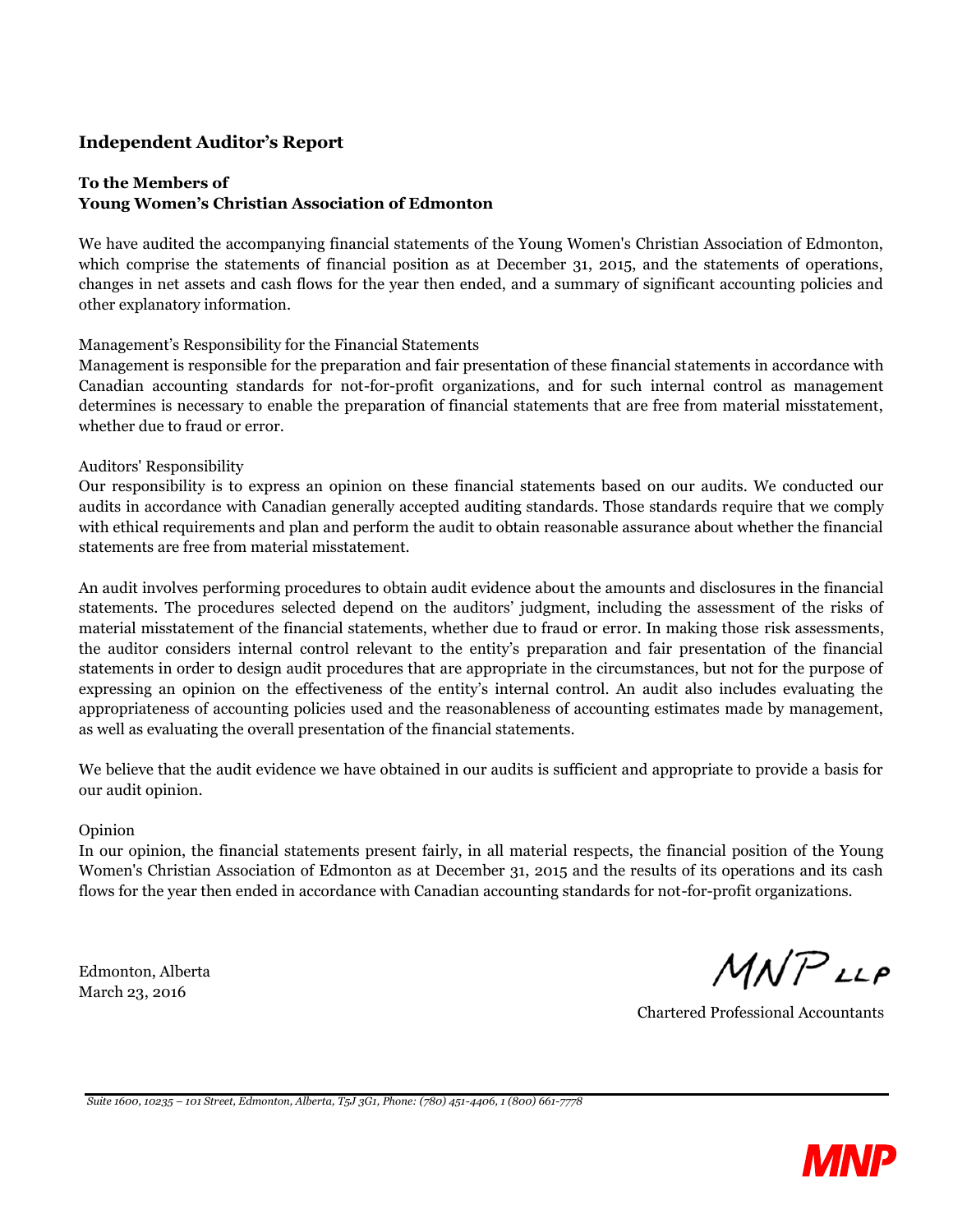## Statement of Financial Position

**As at December 31, 2015 and December 31, 2014** 

|                                                                                                                                                                   | December 31,<br>2015<br>\$               | December 31,<br>2014<br>\$              |
|-------------------------------------------------------------------------------------------------------------------------------------------------------------------|------------------------------------------|-----------------------------------------|
| <b>Assets</b>                                                                                                                                                     |                                          |                                         |
| <b>Current assets</b><br>Cash<br>Marketable securities (note 3)<br>Accounts receivable<br>Prepaid expenses                                                        | 620,884<br>924,513<br>595,379<br>113,299 | 382,793<br>902,563<br>506,041<br>88,172 |
|                                                                                                                                                                   | 2,254,075                                | 1,879,569                               |
| Capital assets (note 4)                                                                                                                                           | 879,082                                  | 978,829                                 |
|                                                                                                                                                                   | 3,133,157                                | 2,858,398                               |
| <b>Liabilities</b>                                                                                                                                                |                                          |                                         |
| <b>Current liabilities</b><br>Accounts payable and accrued liabilities<br>Deferred revenue<br>Current portion of unamortized deferred capital asset contributions | 326,057<br>822,428                       | 325,228<br>327,302                      |
| (note 5)                                                                                                                                                          | 45,609                                   | 53,926                                  |
|                                                                                                                                                                   | 1,194,094                                | 706,456                                 |
| Unamortized deferred capital asset contributions (note 5)                                                                                                         | 362,030                                  | 393,103                                 |
| <b>Deferred capital asset contributions</b><br>(note 5)                                                                                                           | 6,797                                    |                                         |
|                                                                                                                                                                   | 1,562,921                                | 1,099,559                               |
| <b>Commitments</b> (note 6)                                                                                                                                       |                                          |                                         |
| <b>Net assets</b>                                                                                                                                                 |                                          |                                         |
| Invested in capital assets                                                                                                                                        | 471,443                                  | 531,800                                 |
| Internally restricted (note 7)                                                                                                                                    | 442,493                                  | 448,136                                 |
| <b>Unrestricted</b>                                                                                                                                               | 656,300                                  | 778,903                                 |
|                                                                                                                                                                   | 1,570,236                                | 1,758,839                               |
|                                                                                                                                                                   | 3,133,157                                | 2,858,398                               |
|                                                                                                                                                                   |                                          |                                         |

**Approved by the Board of Directors** 

 $\rule{1em}{0}$   $\qquad \qquad \qquad \qquad \qquad \qquad \qquad \qquad \qquad \qquad$  Director  $\rule{1em}{0}$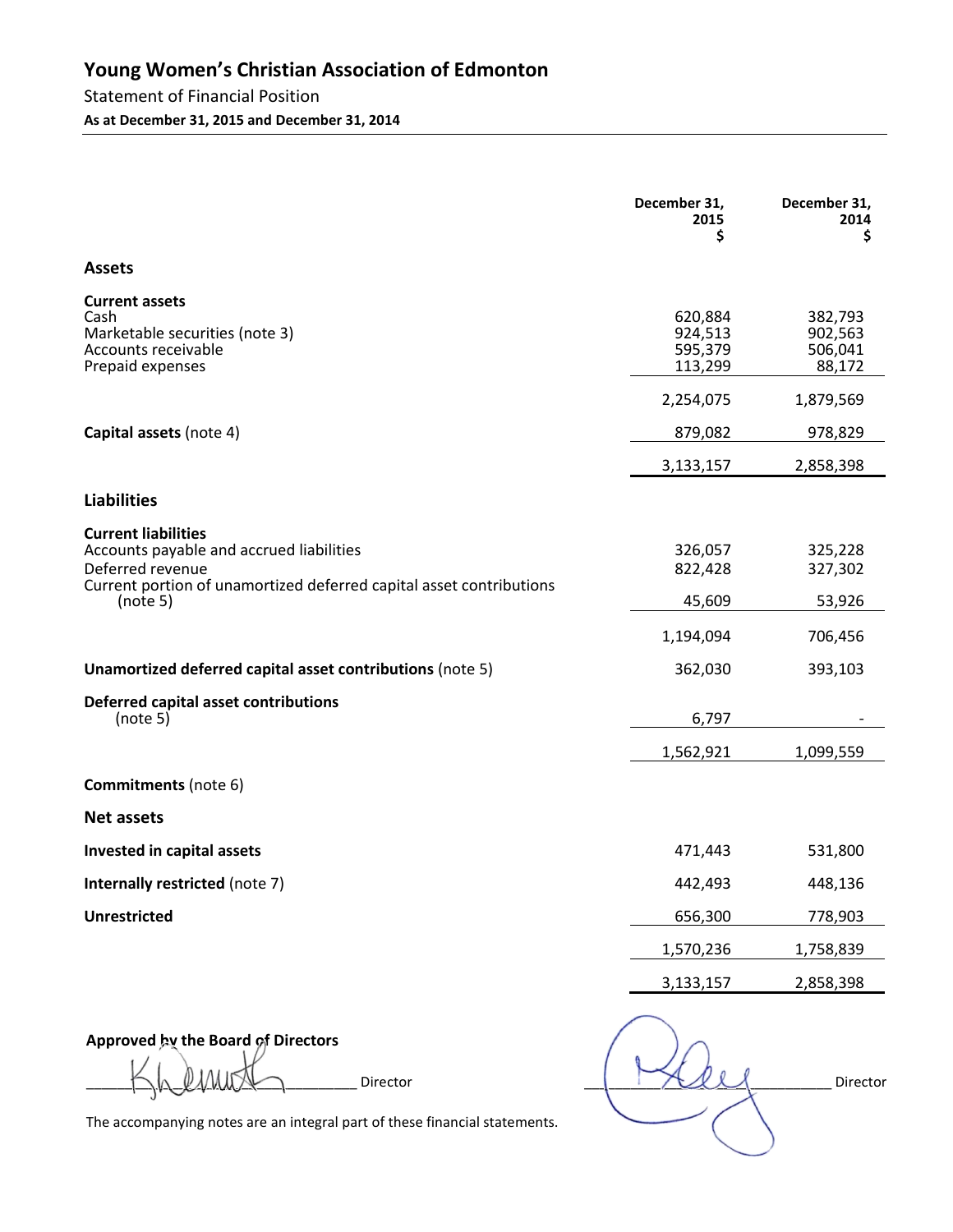# Statements of Changes in Net Assets

**For the years ended December 31, 2015 and December 31, 2014** 

|                                        | Invested in<br>capital<br>assets | <b>Internally</b><br>restricted | Unrestricted | <b>Total</b><br>2015 | Total<br>2014 |
|----------------------------------------|----------------------------------|---------------------------------|--------------|----------------------|---------------|
| Balance – Beginning of year            | 531,800                          | 448.136                         | 778,903      | 1,758,839            | 1,999,078     |
| Deficiency of revenue over<br>expenses | (73, 762)                        |                                 | (114, 841)   | (188, 603)           | (240,239)     |
| Investment in capital assets           | 13,405                           | (5,643)                         | (7, 762)     |                      |               |
| Balance – End of year                  | 471,443                          | 442.493                         | 656,300      | 1,570,236            | 1,758,839     |

#### **Invested in capital assets**

|                                                                     | 2015      | 2014      |
|---------------------------------------------------------------------|-----------|-----------|
| Capital assets                                                      | 879,082   | 978,829   |
| Current portion of unamortized deferred capital asset contributions | (45,609)  | (53, 926) |
| Unamortized deferred capital asset contributions                    | (362,030) | (393,103) |
|                                                                     | 471,443   | 531,800   |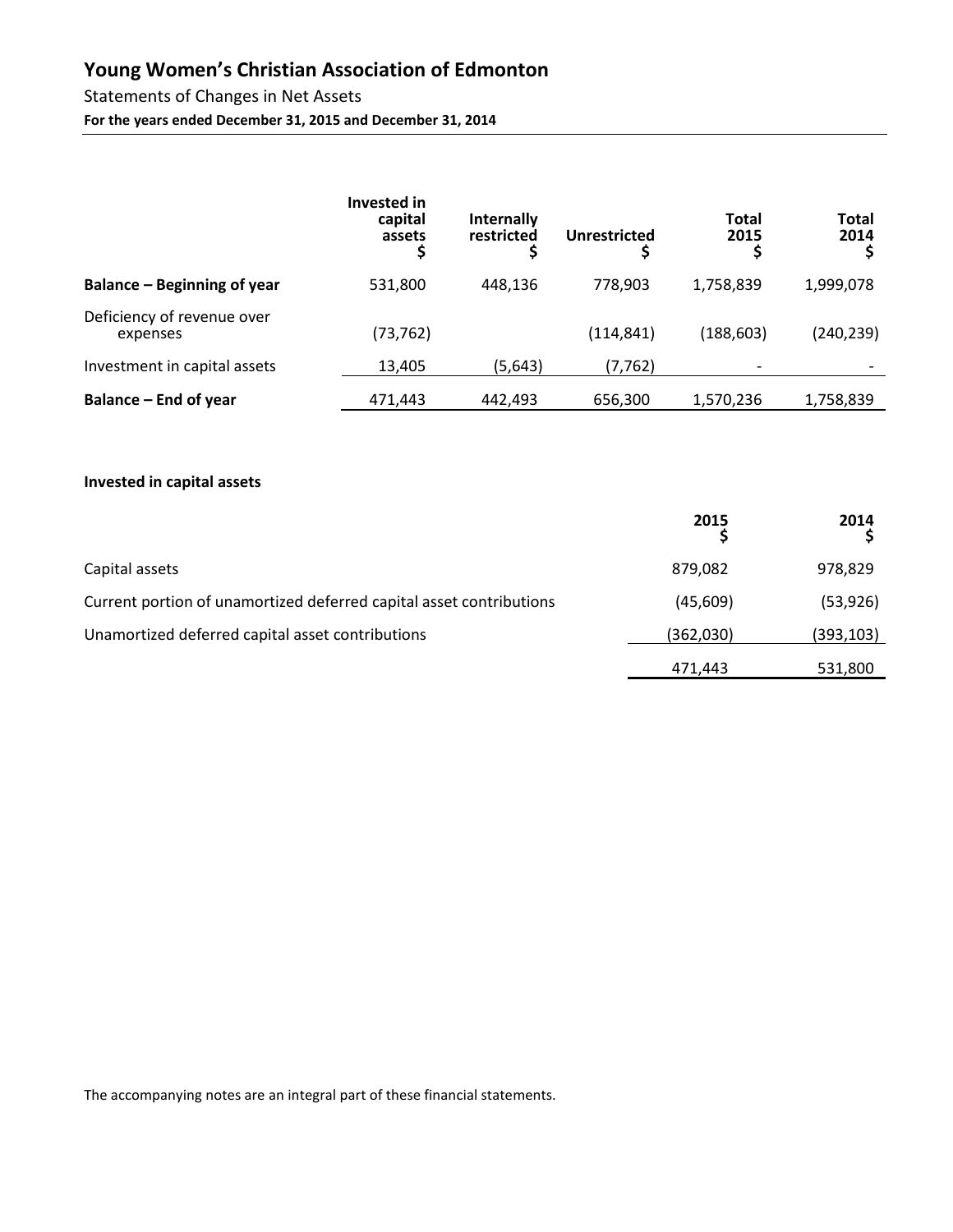Statements of Operations **For the years ended December 31, 2015 and December 31, 2014** 

|                                                                                                                                                                                                                                                             | 2015<br>Ş                                                                  | 2014<br>Ş                                                                  |
|-------------------------------------------------------------------------------------------------------------------------------------------------------------------------------------------------------------------------------------------------------------|----------------------------------------------------------------------------|----------------------------------------------------------------------------|
| Revenue<br>Fees for service (schedule 1)<br>Government contracts (schedule 2)<br>Counselling centre (schedule 3)<br>Donations and fundraising<br>Other government and foundation grants<br>Society of Friends of the YWCA and YWCA Edmonton casino<br>Other | 9,326,246<br>1,338,511<br>475,454<br>367,224<br>67,504<br>62,317<br>99,233 | 8,061,809<br>1,624,552<br>414,033<br>365,078<br>83,917<br>27,991<br>23,689 |
|                                                                                                                                                                                                                                                             | 11,736,489                                                                 | 10,601,069                                                                 |
| <b>Expenses</b><br><b>Purchased services</b><br>Salaries, wages and employee benefits<br>General and administrative expenses (schedule 4)<br>Counselling Centre (schedule 3)<br>YWCA Canada affiliation fee                                                 | 5,090,818<br>5,013,617<br>1,322,830<br>311,393<br>88,182<br>11,826,840     | 4,767,962<br>4,502,987<br>1,121,697<br>314,309<br>82,509<br>10,789,464     |
| Deficiency of revenue over expenses before other income<br>(expenses)                                                                                                                                                                                       | (90, 351)                                                                  | (188, 396)                                                                 |
| <b>Other income (expenses)</b><br>Other donation (note 10)<br>Investment income<br>Gain on disposal of capital assets<br>Amortization of capital assets                                                                                                     | 27,602<br>(125,854)<br>(98, 252)                                           | 31,333<br>48,599<br>500<br>(132,275)<br>(51, 843)                          |
| Net deficiency of revenue over expenses for the year                                                                                                                                                                                                        | (188, 603)                                                                 | (240, 239)                                                                 |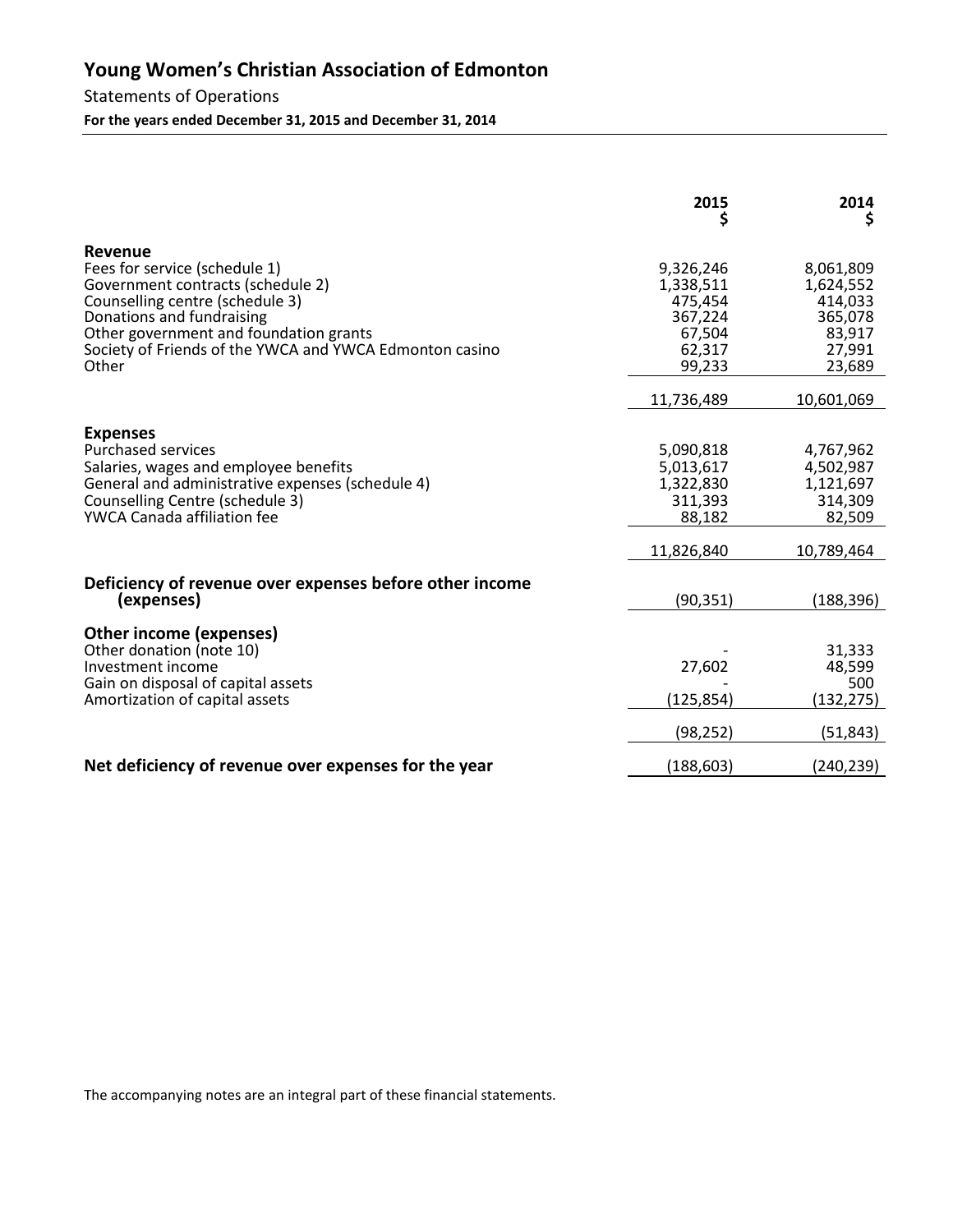Statements of Cash Flows **For the years ended December 31, 2015 and December 31, 2014** 

|                                                                                                                                                                                              | 2015<br>Ş                      | 2014<br>Ş                          |
|----------------------------------------------------------------------------------------------------------------------------------------------------------------------------------------------|--------------------------------|------------------------------------|
| Cash provided by (used in)                                                                                                                                                                   |                                |                                    |
| <b>Operating activities</b><br>Net deficiency of revenue over expenses for the year<br>Items not affecting cash                                                                              | (188, 603)                     | (240, 239)                         |
| Amortization of capital assets                                                                                                                                                               | 125,854                        | 132,275                            |
| Unamortized deferred capital asset contributions recognized as<br>revenue<br>Investment income reinvested in marketable securities<br>Decrease in fair-market value of marketable securities | (52,093)<br>(31, 267)<br>9,317 | (55, 737)<br>(20, 429)<br>(19,614) |
|                                                                                                                                                                                              | (136, 792)                     | (203, 744)                         |
| Net change in non-cash working capital items                                                                                                                                                 | 381,491                        | 147,167                            |
|                                                                                                                                                                                              | 244,699                        | (56, 577)                          |
| <b>Investing activities</b>                                                                                                                                                                  |                                |                                    |
| Purchase of capital assets                                                                                                                                                                   | (26, 108)                      | (50, 899)                          |
| <b>Financing activities</b><br>Capital asset grants received (note 5)                                                                                                                        | 19,500                         | 28,621                             |
| Increase (decrease) in cash                                                                                                                                                                  | 238,091                        | (78, 855)                          |
| Cash – Beginning of year                                                                                                                                                                     | 382,793                        | 461,648                            |
| $Cash - End of year$                                                                                                                                                                         | 620,884                        | 382,793                            |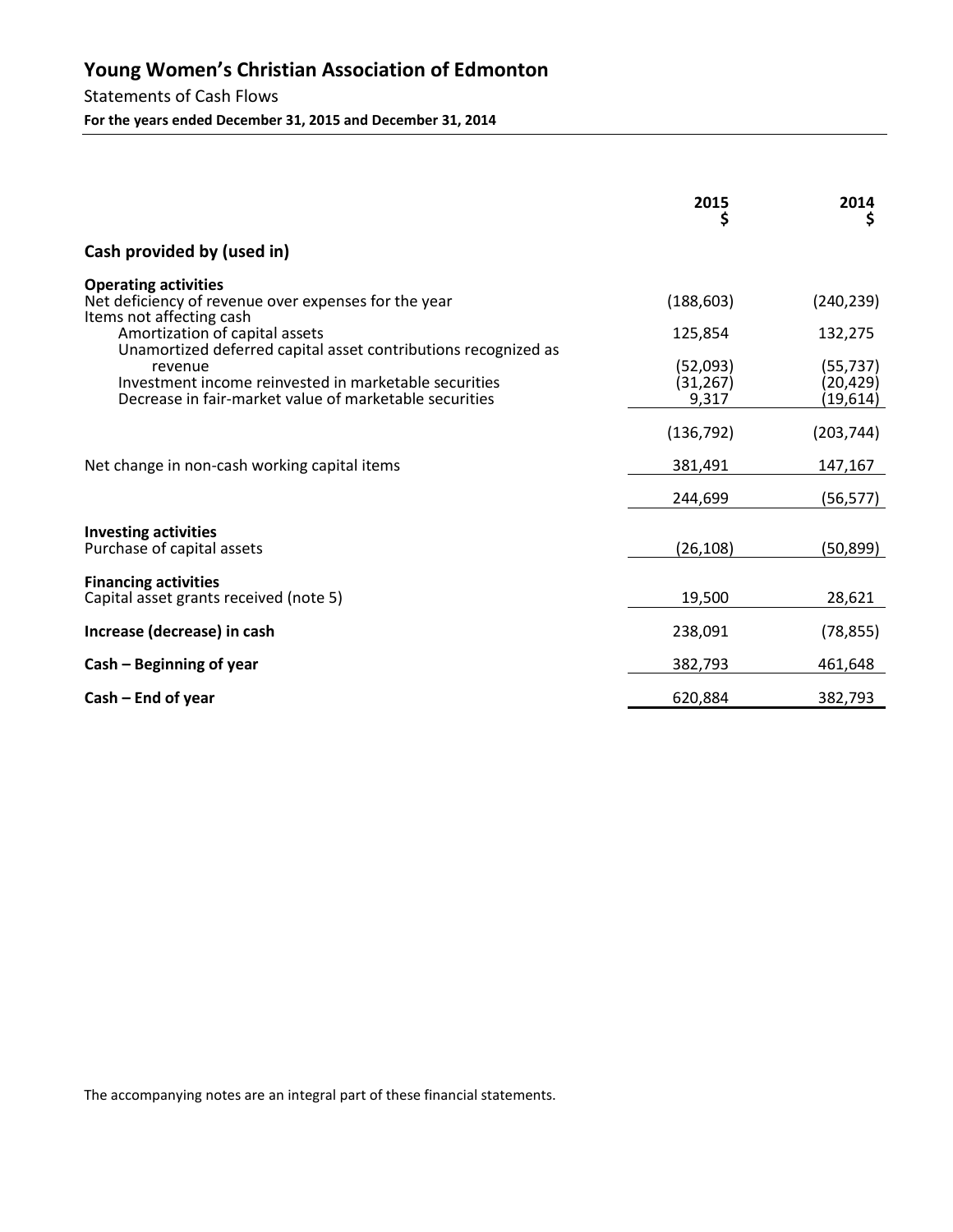#### **1 Purpose of the organization**

The Young Women's Christian Association of Edmonton (the "Association") is a charitable, humanitarian association. The association exists:

- a) to provide, fund, facilitate and promote gender equality, mental and physical health, personal safety, community and social service programs and facilities which are beneficial to community as a whole, with particular emphasis on women, girls and boys;
- b) to work as an organization for social justice; and
- c) to do all such other things as are incidental and ancillary to the attainment of the purposes and the exercise of the powers of the Association.

The Association was incorporated in 1910 under the Act of the Alberta Legislature as a not-for-profit organization and is a registered charity under the Income Tax Act and as such is exempt from income taxes.

#### **2 Significant accounting policies**

The financial statements have been prepared in accordance with Canadian accounting standards for not-for-profit organizations as issued by the Accounting Standards Board in Canada and include the following significant accounting policies:

#### a) Revenue recognition

The Association follows the deferral method of accounting for contributions.

Restricted contributions are recognized as revenue in the year in which the related expenses are incurred. Contributions restricted for the purchase of capital assets are deferred and recognized as the related asset is amortized. Unrestricted contributions are recognized as revenue when received or receivable, if the amount to be received can be reasonably estimated and collection is reasonably assured.

Fees for service revenue are recognized when the services are performed.

Interest and dividends earned on marketable securities are recorded using the accrual method.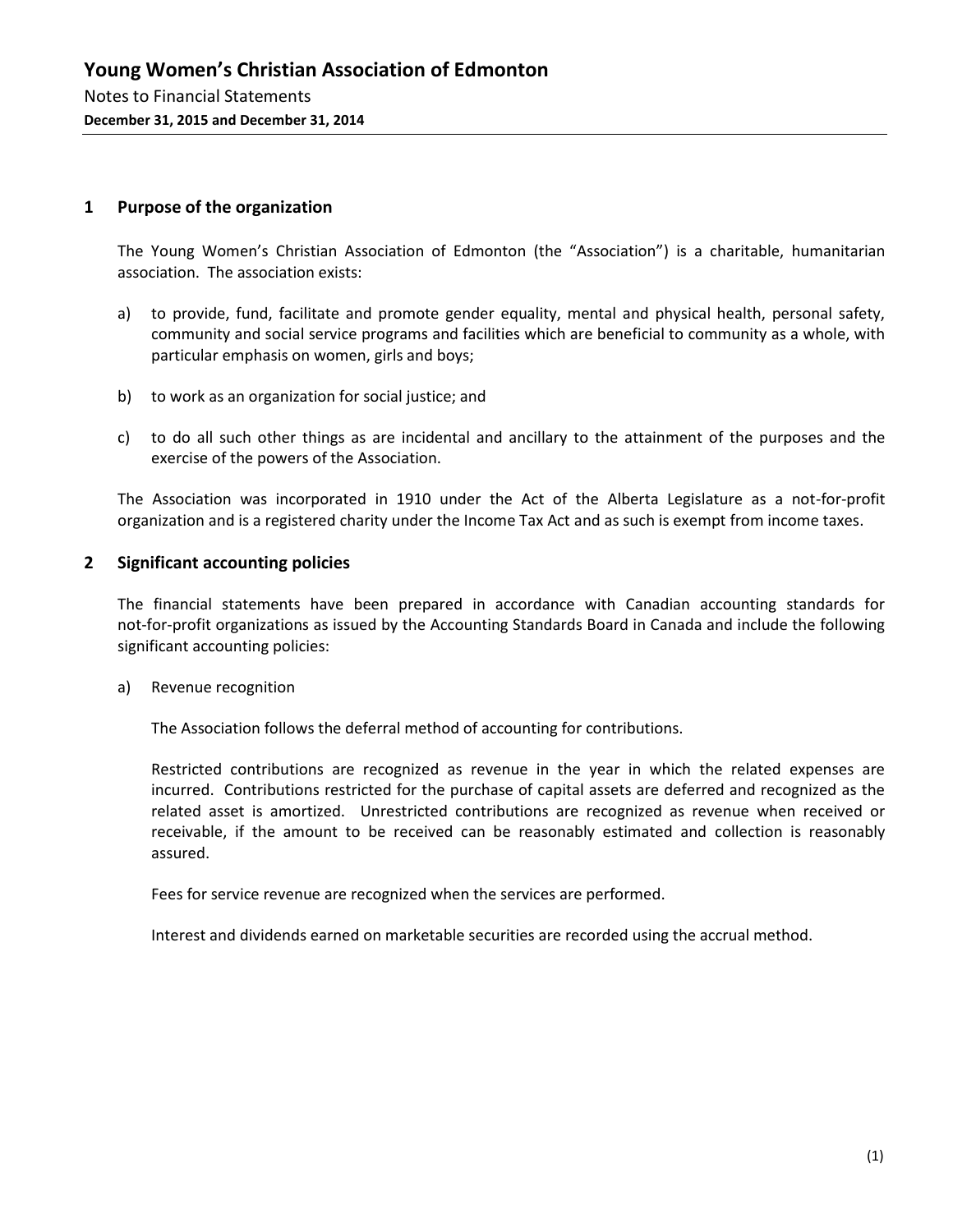b) Cash and cash equivalents

Cash and cash equivalents include balances with banks and short-term investments with maturities of three months or less. Cash subject to restrictions that prevent its use for current purposes is included in restricted cash.

c) Marketable securities

The Association has investments in guaranteed investment certificates, mutual funds, equities and fixed income securities. These investments are all highly liquid and are collectively entitled marketable securities. Marketable securities are recorded at fair value based on prices quoted in an active market.

d) Capital assets

Capital assets are recorded at cost.

Amortization is provided on a straight-line basis over the following useful lives:

| <b>Buildings</b>        | 25 years |
|-------------------------|----------|
| Intangible assets       | 5 years  |
| Furniture and equipment | 10 years |
| Computer equipment      | 5 years  |
| Motor vehicles          | 5 years  |

e) Capital asset contributions

Grants and donations received for the purchase of capital assets are recorded as deferred capital asset contributions before the related capital asset has been purchased. Once the related capital asset has been purchased the contributions are recorded as unamortized deferred capital asset contributions. The amortization of capital asset contributions is recorded as revenue in the statement of operations and is amortized over the estimated useful life of the related capital asset.

f) Donated goods and services

Donated goods and services are recorded at estimated fair value when it can reasonably be determined and the goods and services would otherwise have been purchased. No donated amounts have been recognized in these financial statements.

Volunteers contributed numerous hours in carrying out the activities of the Association. Because of the difficulty in determining their fair value, volunteer services have not been recognized in the financial statements.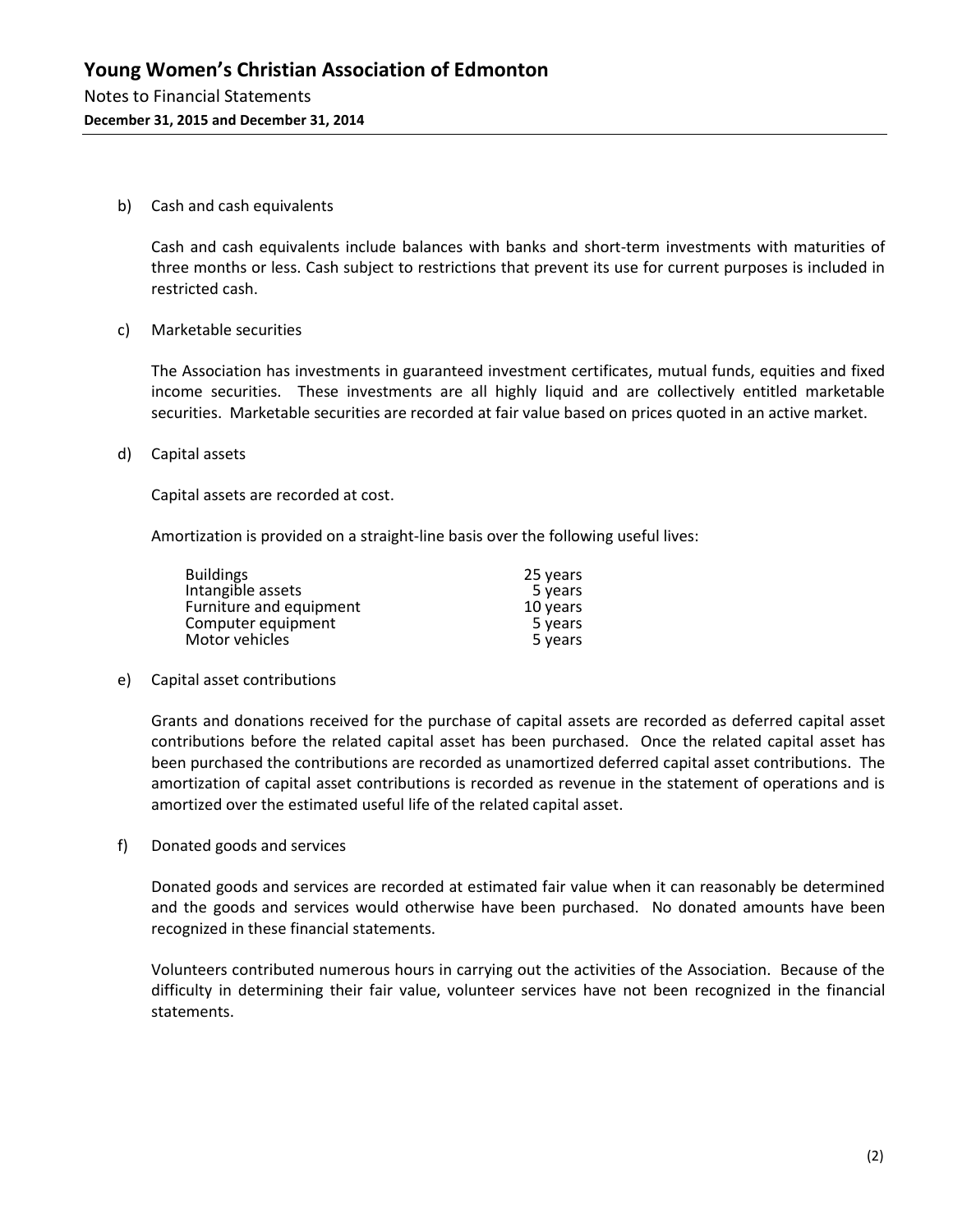#### g) Measurement uncertainty

The preparation of financial statements in conformity with Canadian accounting standards for not-for-profit organizations requires management to make estimates and assumptions that affect the reported amounts of assets and liabilities and disclosure of contingent assets and liabilities at the date of the financial statements, and the reported amounts of revenues and expenses during the reporting period.

Accounts receivable are stated after evaluation as to their collectability and an appropriate allowance for doubtful accounts is provided where considered necessary. Amortization of capital assets and deferred capital asset contributions is based on the estimated useful lives of capital assets.

These estimates and assumptions are reviewed periodically and, as adjustments become necessary they are reported in deficiency of revenue over expenses in the periods in which they become known.

h) Financial instruments

All financial instruments are initially recorded at their fair value, excluding certain financial assets and liabilities originated and issued in a related party transaction measured at their carrying or exchange amount in accordance with Section 3840 Related Party Transactions. At initial recognition, the Association may irrevocably elect to subsequently measure any financial instrument at fair value. The Association has not made such an election during the year.

The Association subsequently measures investments in equity instruments quoted in an active market at fair value. All other financial assets and liabilities are subsequently measured at amortized cost.

Transaction costs and financing fees directly attributable to financial instruments subsequently measured at fair value are immediately recognized in net excess (deficiency) of revenues over expenses for the current period. Transaction costs and financing fees are added to the carrying amount for those financial instruments subsequently measured at cost or amortized cost.

The Association assesses impairment of all of its financial assets measured at cost or amortized cost when there is an indication of impairment. Any impairment which is not considered temporary is included in current year net excess (deficiency) of revenues over expenses.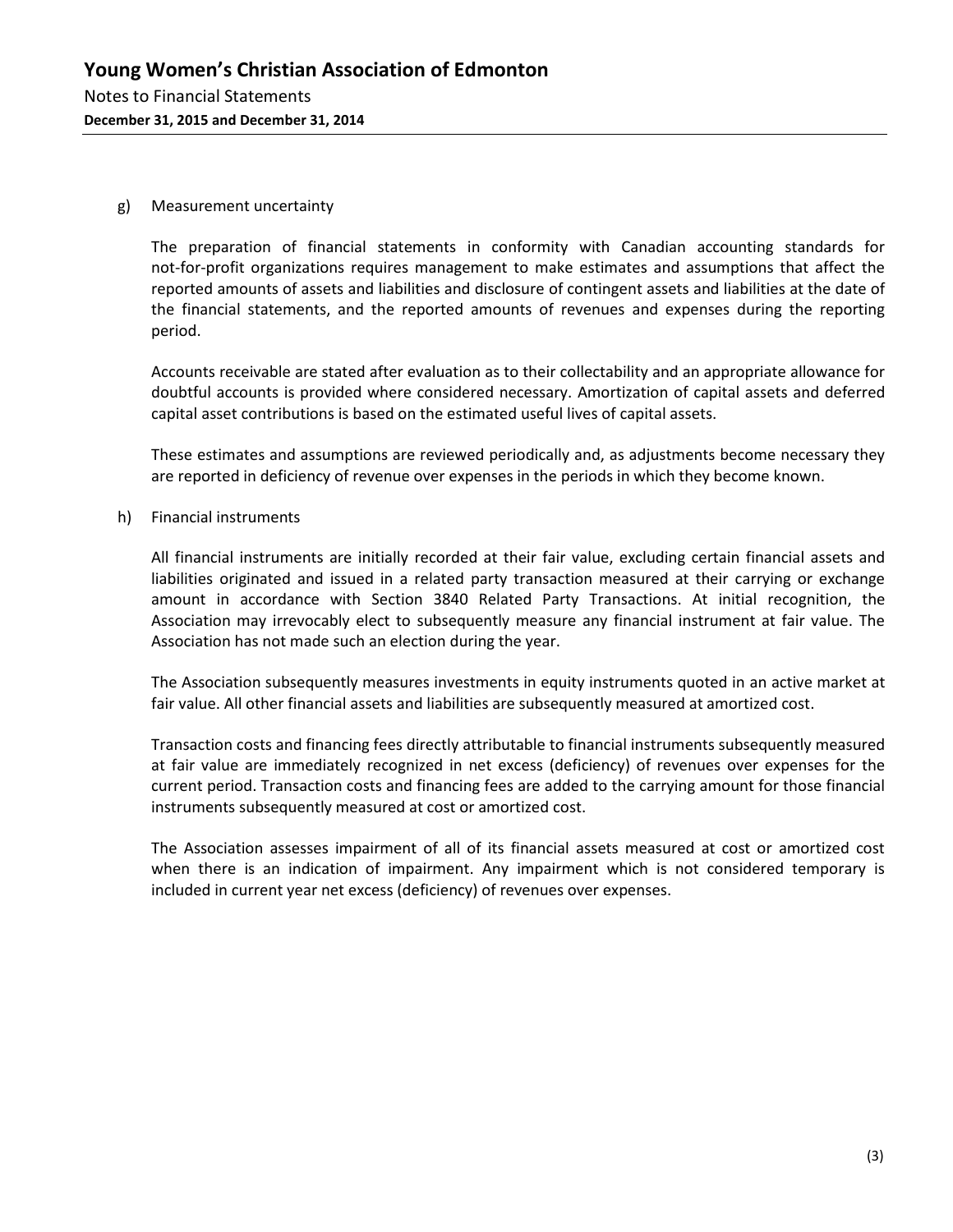**December 31, 2015 and December 31, 2014** 

#### **3 Marketable securities**

|                                                                              | 2015                         | 2014                         |
|------------------------------------------------------------------------------|------------------------------|------------------------------|
| Guaranteed investment certificates<br>Canadian bonds<br>Investment portfolio | 50,277<br>166,265<br>707,971 | 49,878<br>200,480<br>652,205 |
|                                                                              | 924,513                      | 902,563                      |

A guaranteed investment certificate of \$48,670 (2014 - \$48,670) has been pledged as collateral for an irrevocable standby letter of credit relating to the renewal of the lease of the property occupied by the Association's YoWoChAs Outdoor Education Centre.

#### **4 Capital assets**

|                                                                                                                  |                                                              |                                                    | 2015                                   |
|------------------------------------------------------------------------------------------------------------------|--------------------------------------------------------------|----------------------------------------------------|----------------------------------------|
|                                                                                                                  | Cost                                                         | Accumulated<br>amortization                        | <b>Net</b>                             |
| Land<br><b>Buildings</b><br>Intangible assets<br>Furniture and equipment<br>Computer equipment<br>Motor vehicles | 53,967<br>1,950,281<br>1,446<br>569,175<br>217,981<br>81,703 | 1,271,751<br>1,446<br>443,339<br>197,232<br>81,703 | 53,967<br>678,530<br>125,836<br>20,749 |
|                                                                                                                  | 2,874,553                                                    | 1,995,471                                          | 879,082                                |

|                         |           |                             | 2014       |
|-------------------------|-----------|-----------------------------|------------|
|                         | Cost      | Accumulated<br>amortization | <b>Net</b> |
| Land                    | 53,967    |                             | 53,967     |
| <b>Buildings</b>        | 1,948,669 | 1,193,741                   | 754,928    |
| Intangible assets       | 1,446     | 1.446                       |            |
| Furniture and equipment | 548,641   | 416,374                     | 132,267    |
| Computer equipment      | 214,020   | 182,837                     | 31,183     |
| Motor vehicles          | 81,703    | 75,219                      | 6,484      |
|                         | 2,848,446 | 1,869,617                   | 978,829    |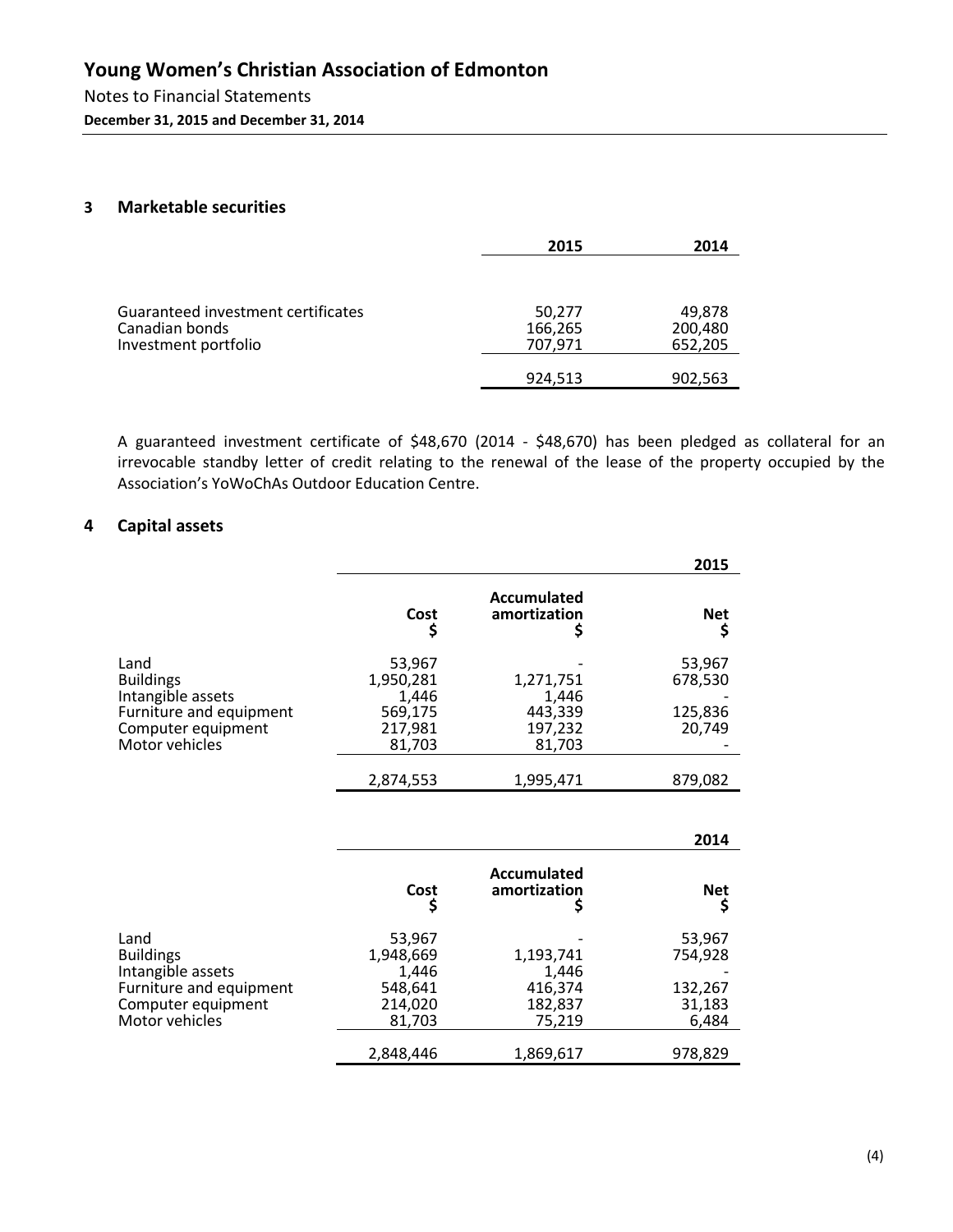#### **5 Unamortized deferred and deferred capital asset contributions**

|                                                                                                         | 2015                          | 2014<br>Ş                     |
|---------------------------------------------------------------------------------------------------------|-------------------------------|-------------------------------|
| Balance – Beginning of year<br>Add: Contributions received<br>Less: Contributions recognized as revenue | 447,029<br>19,500<br>(52,093) | 474,145<br>28,621<br>(55,737) |
| Balance – End of year<br>Less: Current portion                                                          | 414,436<br>(45,609)           | 447,029<br>(53,926)           |
|                                                                                                         | 368,827                       | 393,103                       |
| Balance – End of year is comprised of:                                                                  |                               |                               |
|                                                                                                         | 2015                          | 2014<br>Ş                     |
| Deferred capital asset contributions                                                                    | 6,797                         |                               |
| Current portion of unamortized deferred<br>capital asset contributions                                  | 45,609                        | 53,926                        |
| Long-term portion of unamortized deferred<br>capital asset contributions                                | 362,030                       | 393,103                       |
|                                                                                                         | 414,436                       | 447,029                       |

#### **6 Lease commitments**

The future minimum lease payments under operating leases for the next five years are as follows:

| 2016<br>2017<br>2018<br>2019<br>2020 | 266,245<br>264,368<br>275,407<br>280,359<br>274,324 |
|--------------------------------------|-----------------------------------------------------|
|                                      | 1,360,703                                           |

#### **7 Internally restricted**

The internally restricted fund was created by the Board to provide for new program development, capital projects and emergency expenses of the Association.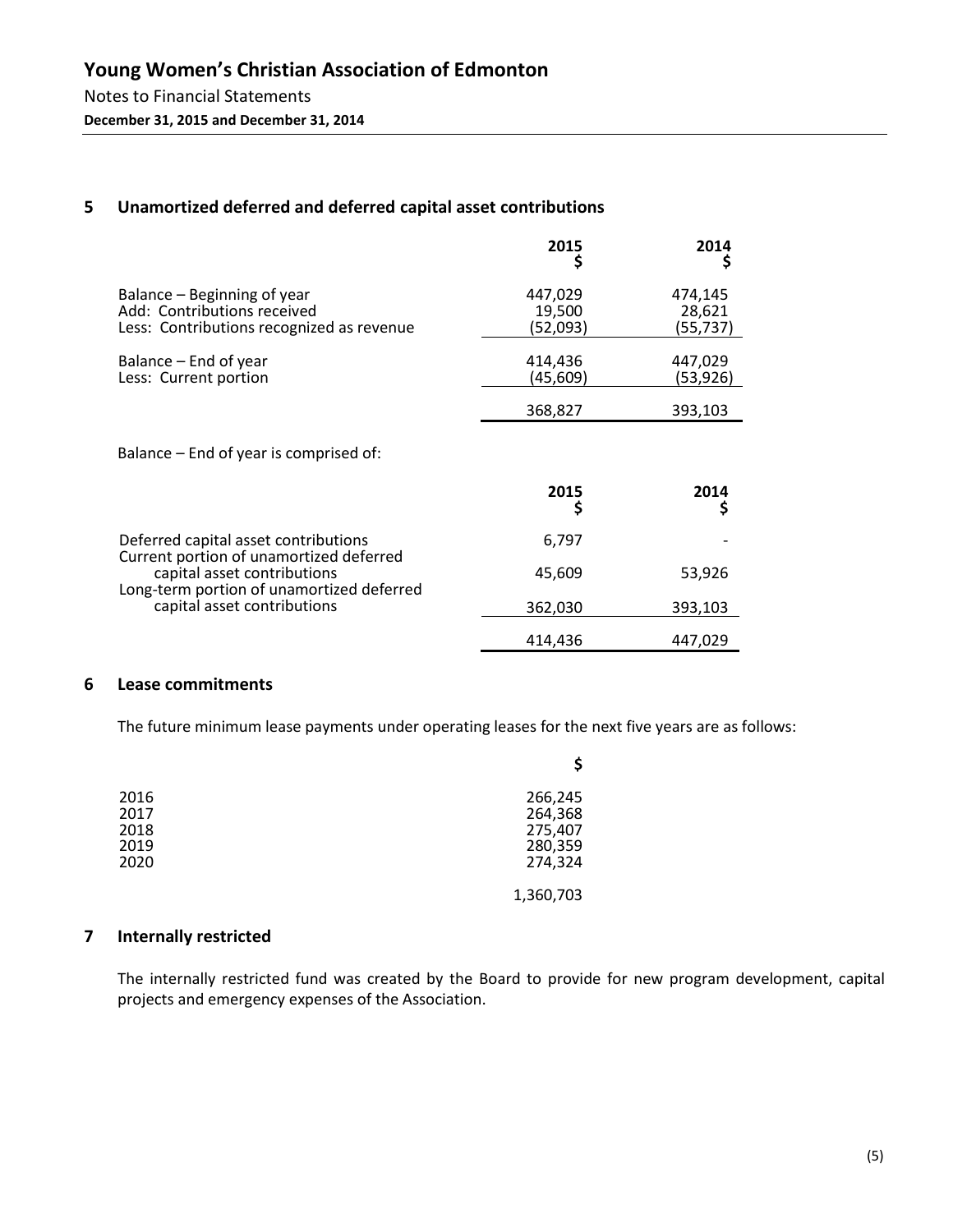#### **8 Financial instruments disclosure and presentation**

The Association as part of its operations, carries a number of financial instruments. It is management's opinion that the Association is not exposed to significant interest, currency, credit, liquidity or other price risks arising from these financial instruments unless otherwise disclosed.

a) Credit risk

The Association is exposed to credit risk through its cash, marketable securities and accounts receivable. The maximum amount of credit risk exposure is limited to the carrying value of the balances as disclosed in these financial statements.

The Association manages its exposure to credit risk on cash and marketable securities by placing these financial instruments with high-credit quality financial institutions. The investments in interest bearing securities (note 3) are managed on the Association's behalf by an external investment manager. The Board of Directors with the assistance of the investment manager has established guidelines for the asset mix in accordance with the Association's investment policy.

The credit risk exposure through accounts receivable is minimized due to the majority of the receivables being due from government agencies. There has been no allowance recorded for doubtful accounts.

b) Liquidity risk

The Association is able to meet all financial liabilities with the current capital position and has no outstanding loans.

c) Market risk

The Association is exposed to market risk through its marketable securities. The risk is minimized by the conservative composition of investments which is governed by the Association's investment policy.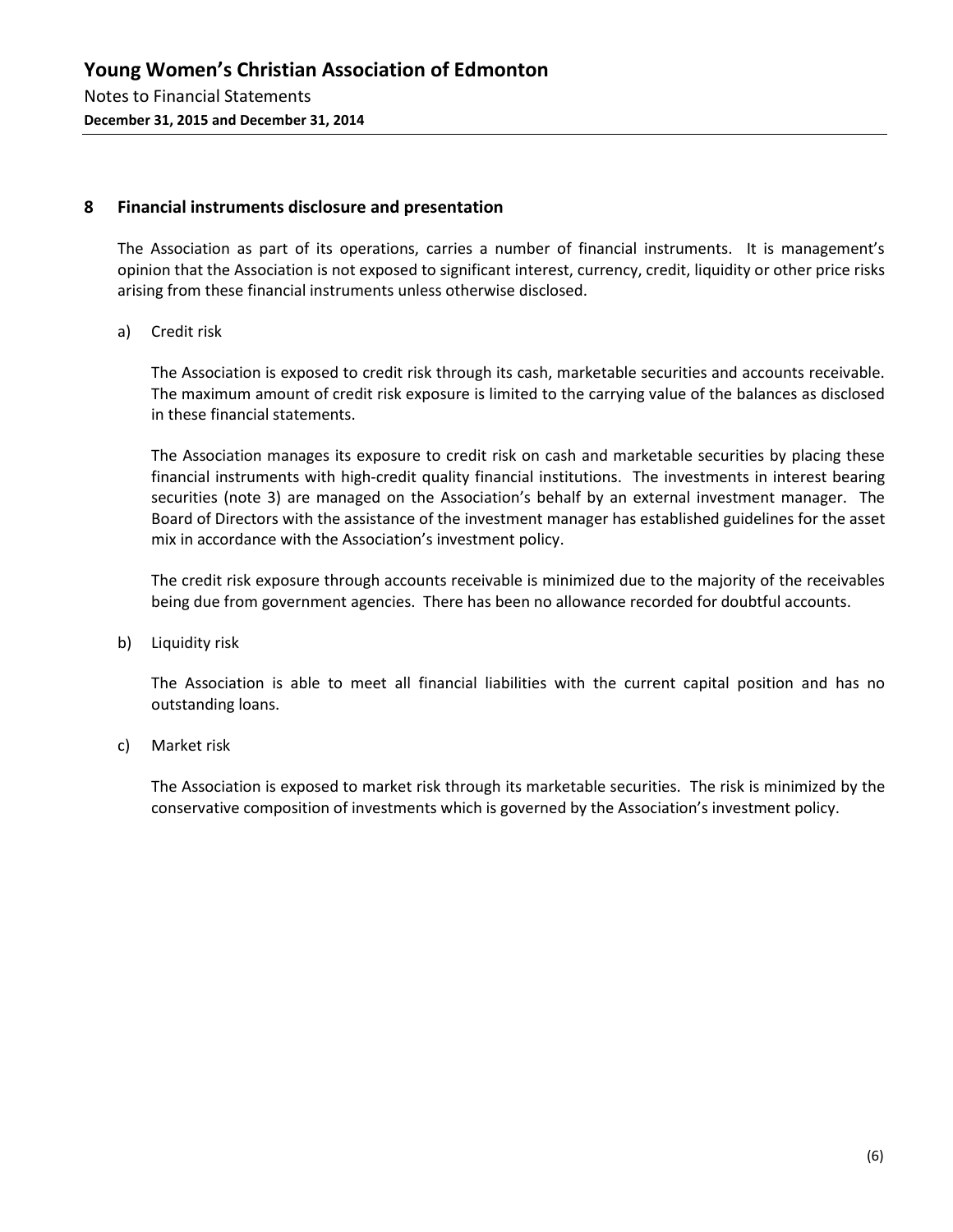#### **9 Allocated costs**

Allocated costs are presented in the schedules to the financial statements to provide information on the indirect costs associated with those programs.

a) Direct program expenses

Expenses that contribute directly to the output of one program are applied directly to that program. If the expense contributes directly to the output of more than one program, than the expense is attributed to each program based on the comparative use of the expense or based on time spent on each program if the shared expense is wages.

b) Program administration

Program administration costs are allocated to programs based on the ratio of full-time equivalent (FTE) of salaried employees in a program compared to the total Association's FTEs.

c) Occupancy

Occupancy costs of the Association's premises are allocated to programs based on the square footage utilized by the program.

#### **10 Other donation**

In 1999, the Association was one of the beneficiaries of the Rose Krozelle bequest. Regular disbursements from the Rose Krozelle Estate started in 1999 and stopped in 2007 for the estate to be reconciled and final clearances to be obtained from the Canada Revenue Agency. Clearances were obtained and the final disbursements were received in 2013 and 2014.

#### **11 Comparative figures**

Certain prior-year figures have been reclassified to conform with the current year presentation.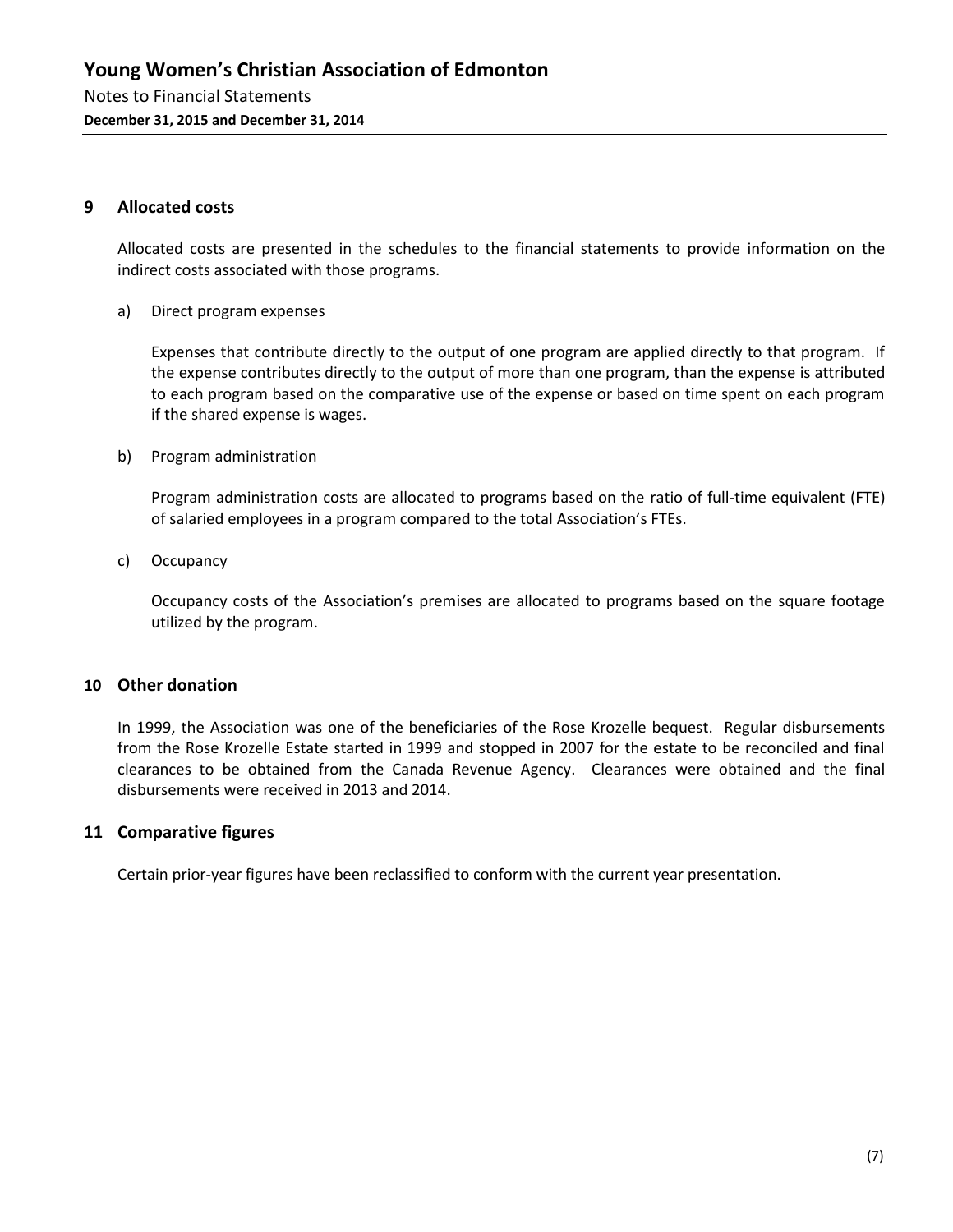#### Schedule of Fees for Service **For the years ended December 31, 2015 and December 31, 2014**

|                                                                                                                                      | 2015                                                  | 2014                                                  |
|--------------------------------------------------------------------------------------------------------------------------------------|-------------------------------------------------------|-------------------------------------------------------|
| <b>Adult Services</b><br><b>Extended Host Family</b><br>Yo Wo ChAs Centre<br><b>Northern Services</b><br>Fee for Service Counselling | 5,981,669<br>1,942,446<br>786,682<br>607,524<br>7,925 | 5,021,598<br>1,740,223<br>718,412<br>576,261<br>5,315 |
|                                                                                                                                      | 9,326,246                                             | 8,061,809                                             |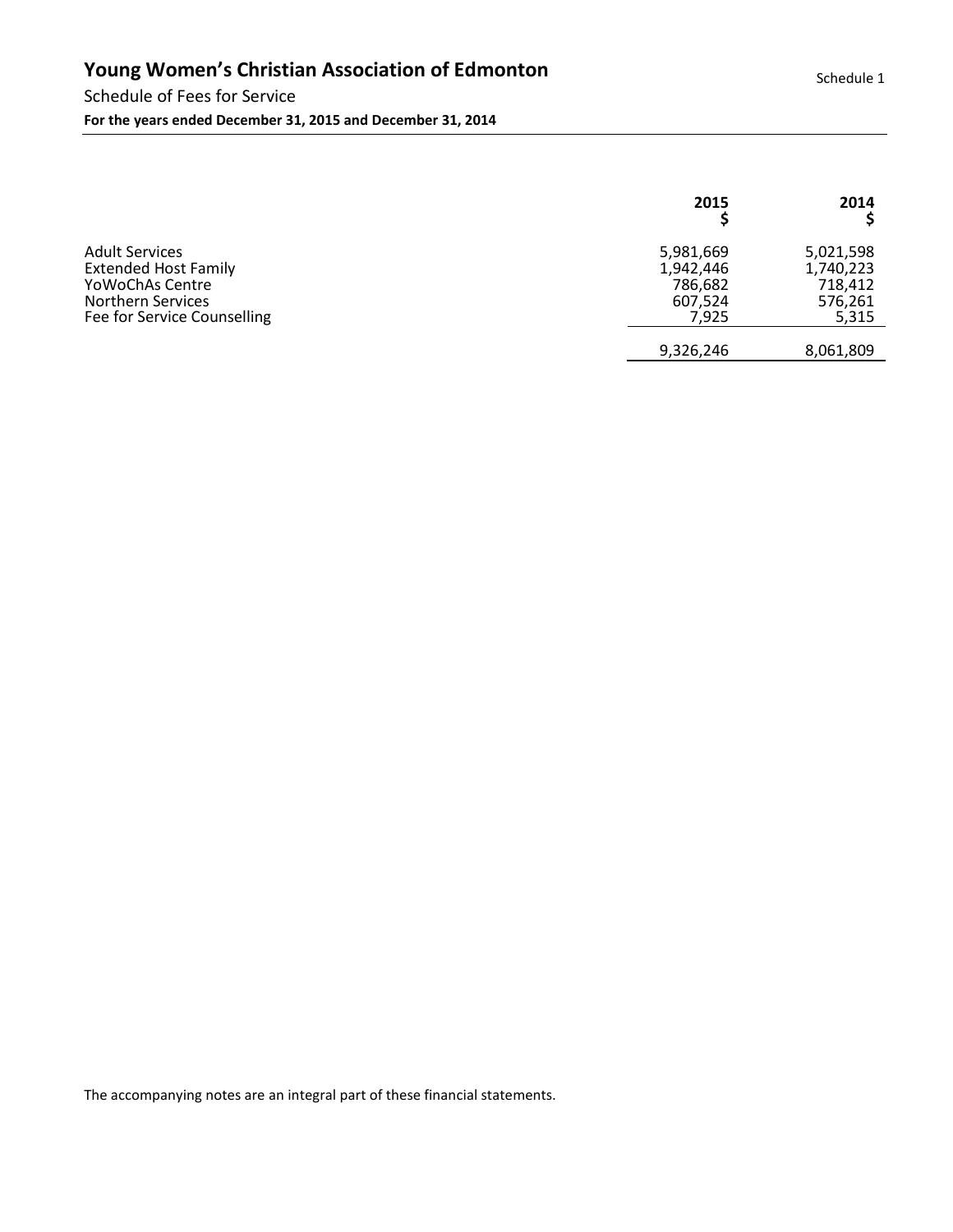Schedule of Government Contracts **For the years ended December 31, 2015 and December 31, 2014** 

|                                                                                                                                                                                       | 2015      | 2014      |
|---------------------------------------------------------------------------------------------------------------------------------------------------------------------------------------|-----------|-----------|
| <b>Government contracts</b><br>Adult Services - Persons with Developmental Disabilities<br>Family Consultation and Training Network – Region 6 Child and Family<br>Services Authority | 1,125,375 | 1,473,101 |
|                                                                                                                                                                                       | 213.136   | 151,451   |
|                                                                                                                                                                                       | 1,338,511 | 1,624,552 |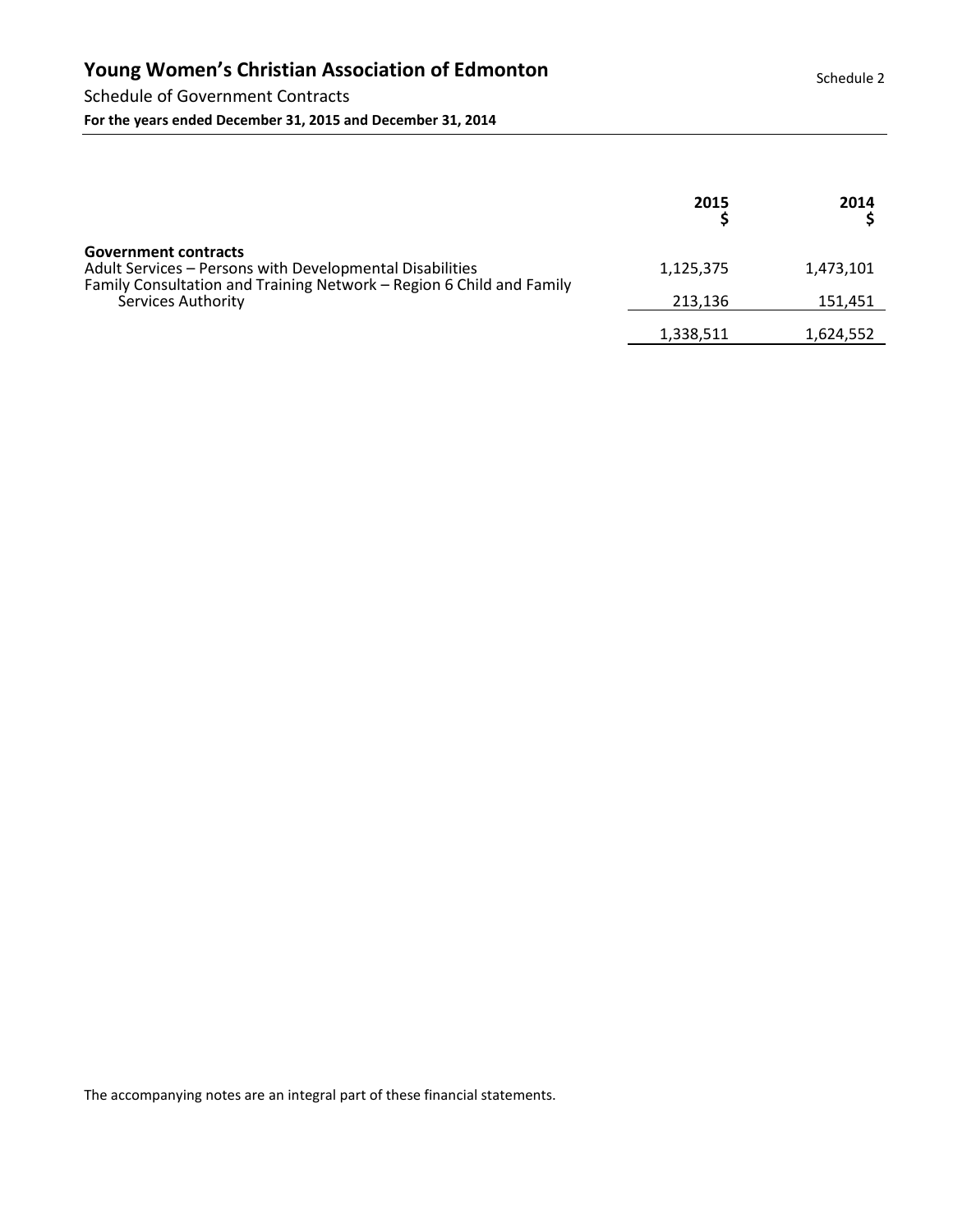#### Schedule of Counselling Centre

**For the years ended December 31, 2015 and December 31, 2014** 

|                                                                                                                                                                                                                                                                                                               | 2015                                                                              | 2014<br>Ş                                                                               |
|---------------------------------------------------------------------------------------------------------------------------------------------------------------------------------------------------------------------------------------------------------------------------------------------------------------|-----------------------------------------------------------------------------------|-----------------------------------------------------------------------------------------|
| Revenue<br>United Way<br>City of Edmonton F.C.S.S. grant<br>Fees for services<br>Community Investment Program - Alberta Government<br><b>Edmonton Community Foundation</b><br>Soroptomist International Club of Edmonton<br>Royal Alexandra Hospital Charitable Foundation<br>Donations                       | 210,712<br>120,314<br>75,095<br>40,000<br>19,803<br>5,000<br>2,500<br>2,030       | 210,712<br>111,402<br>79,114<br>5,197<br>5,358<br>2,250                                 |
|                                                                                                                                                                                                                                                                                                               | 475,454                                                                           | 414,033                                                                                 |
| <b>Expenses</b><br>Salaries, wages and employee benefits<br>Program and office supplies<br>Training and development<br>Contract service<br>Professional fees<br>Volunteer recognition and expenses<br>Automobile<br>Advertising and promotion<br>Telephone and postage<br>Membership dues<br><b>Bad debts</b> | 298,179<br>5,097<br>2,970<br>2,776<br>1,300<br>508<br>261<br>214<br>88<br>311,393 | 293,350<br>5,359<br>4,272<br>9,071<br>1,300<br>302<br>259<br>53<br>333<br>10<br>314,309 |
| Operating revenue in excess of expenses before allocated costs                                                                                                                                                                                                                                                | 164,061                                                                           | 99,724                                                                                  |
| <b>Allocated costs (note 9)</b><br>Program administration<br>Occupancy                                                                                                                                                                                                                                        | 91,100<br>96,500<br>187,600                                                       | 95,500<br>89,800<br>185,300                                                             |
| Deficiency of revenue over expenses                                                                                                                                                                                                                                                                           | (23, 539)                                                                         | (85, 576)                                                                               |

Schedule 3